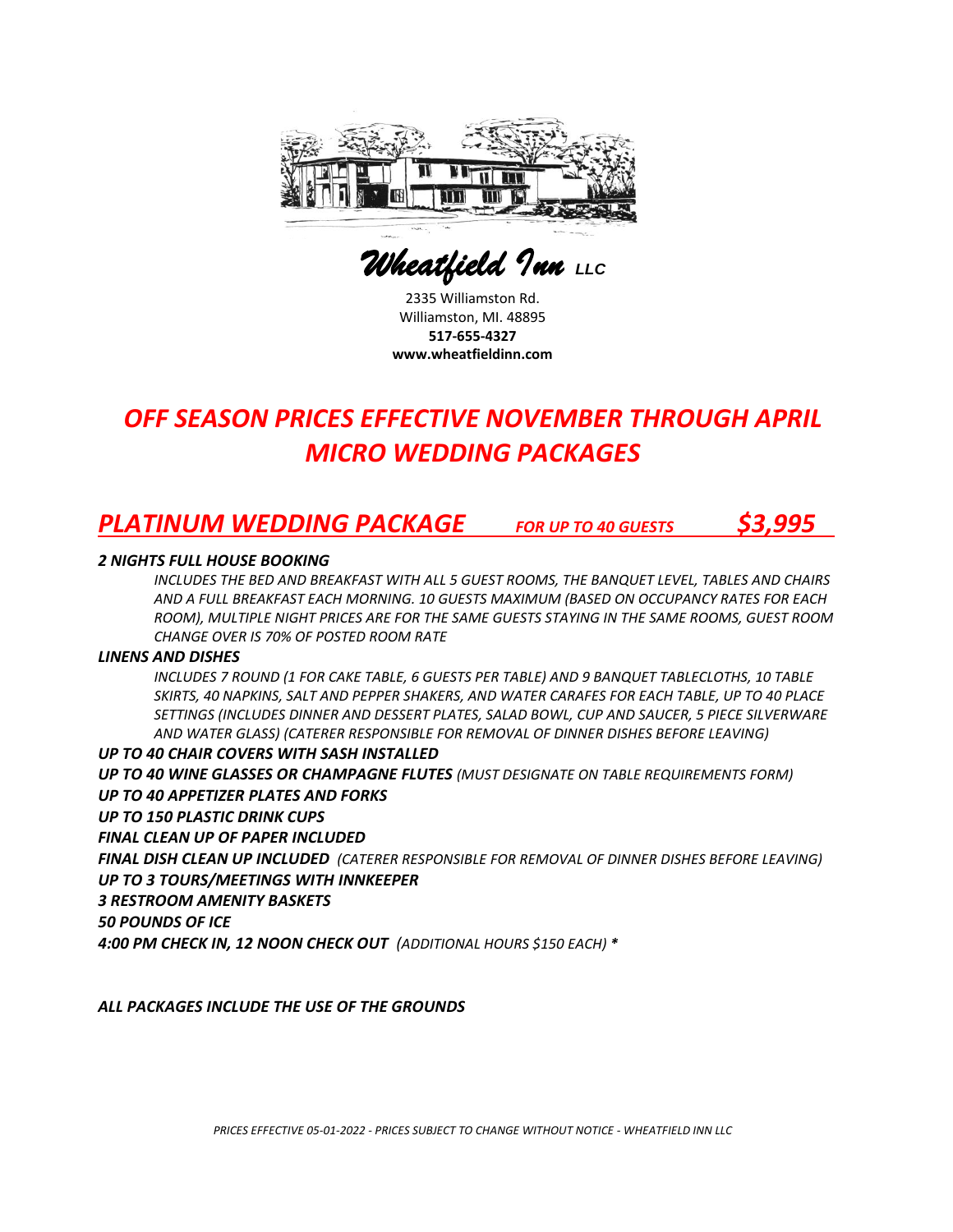### *GOLD WEDDING PACKAGE FOR UP TO 40 GUESTS \$3,395*

### *1 NIGHT FULL HOUSE BOOKING*

*INCLUDES THE BED AND BREAKFAST WITH ALL 5 GUEST ROOMS, THE BANQUET LEVEL, TABLES AND CHAIRS AND A FULL BREAKFAST. 10 GUESTS MAXIMUM (BASED ON OCCUPANCY RATES FOR EACH ROOM).*

#### *LINENS AND DISHES*

*INCLUDES 7 ROUND (1 FOR CAKE TABLE, 6 GUESTS PER TABLE), 9 BANQUET TABLECLOTHS, 10 TABLE SKIRTS, 40 NAPKINS, SALT AND PEPPER SHAKERS, AND WATER CARAFES FOR EACH TABLE, UP TO 40 PLACE SETTINGS (INCLUDES DINNER AND DESSERT PLATES, SALAD BOWL, CUP AND SAUCER, 5 PIECE SILVERWARE AND WATER GLASS) (CATERER RESPONSIBLE FOR REMOVAL OF DINNER DISHES BEFORE LEAVING)*

#### *UP TO 40 CHAIR COVERS WITH SASH INSTALLED*

*UP TO 2 TOURS/MEETINGS WITH INNKEEPER*

### *FINAL CLEAN UP OF PAPER PRODUCTS*

*FACILITY ACCESS IS FROM 4:00 PM TO 11 AM (ADDITIONAL HOURS \$150 EACH) \**

*UP TO 40 WINE GLASSES OR CHAMPAGNE FLUTES (MUST DESIGNATE ON TABLE REQUIREMENTS FORM) UP TO 150 PLASTIC DRINK CUPS* 

*2 HOURS FOR DECORATING (THE DAY BEFORE, 2-4 PM OR 3-5 PM, ADDITIONAL HOURS \$150 EACH)*

### *SILVER WEDDING PACKAGE FOR UP TO 40 GUESTS \$2,595*



### *PARTIAL HOUSE BOOKING*

*INCLUDES BANQUET HALL, FOOD ROOM, BAR AND GAME ROOMS, STAGING KITCHEN, TABLES AND CHAIRS*

### *LINENS AND DISHES*

*INCLUDES 7 ROUND (1 FOR CAKE TABLE AND 6 GUESTS PER TABLE), 9 BANQUET TABLECLOTHS, 10 TABLE SKIRTS, 40 NAPKINS, SALT AND PEPPER SHAKERS, AND WATER CARAFES FOR EACH TABLE, UP TO 40 PLACE SETTINGS (INCLUDES DINNER AND DESSERT PLATES, SALAD BOWL, CUP AND SAUCER, 5 PIECE SILVERWARE AND WATER GLASS)(CATERER RESPONSIBLE FOR REMOVAL OF DINNER DISHES BEFORE LEAVING)*

### *UP TO 2 TOURS/MEETINGS WITH INNKEEPER*

*FACILITY ACCESS IS FROM 4:00 PM TO 12 MIDNIGHT (ADDITIONAL HOURS \$150 EACH) \* UP TO 40 CHAIR COVERS WITH SASH INSTALLED*

#### *UP TO 150 PLASTIC DRINK CUPS*

*2 HOURS FOR DECORATING (THE DAY BEFORE, 2-4 PM OR 3-5 PM, ADDITIONAL HOURS \$150 EACH)*

### *BRONZE WEDDING PACKAGE FOR UP TO 40 GUESTS*

| <b>SATURDAY</b>              | \$2,395 |
|------------------------------|---------|
| <b>SUNDAY THROUGH FRIDAY</b> | \$2,195 |

### *PARTIAL HOUSE BOOKING*

*INCLUDES BANQUET HALL, FOOD ROOM, BAR AND GAME ROOMS, STAGING KITCHEN, TABLES AND CHAIRS UP TO 2 TOURS/MEETINGS WITH INNKEEPER*

*2 HOURS FOR DECORATING (THE DAY BEFORE, 2-4 OR 3-5 PM, ADDITIONAL HOURS \$150 EACH) FACILITY ACCESS IS FROM 4:00 PM TO 12 MIDNIGHT (ADDITIONAL HOURS \$150 EACH) \* PARTY MUST END BY 11 PM (11 TO 12 MIDNIGHT IS FOR CLEANUP)*

*\* FACILITY ACCESS HOURS IN ALL OF THE ABOVE PACKAGES ALSO APPLY TO DELIVERIES, VENDORS, SETUP, TEARDOWN AND CLEAN UP*